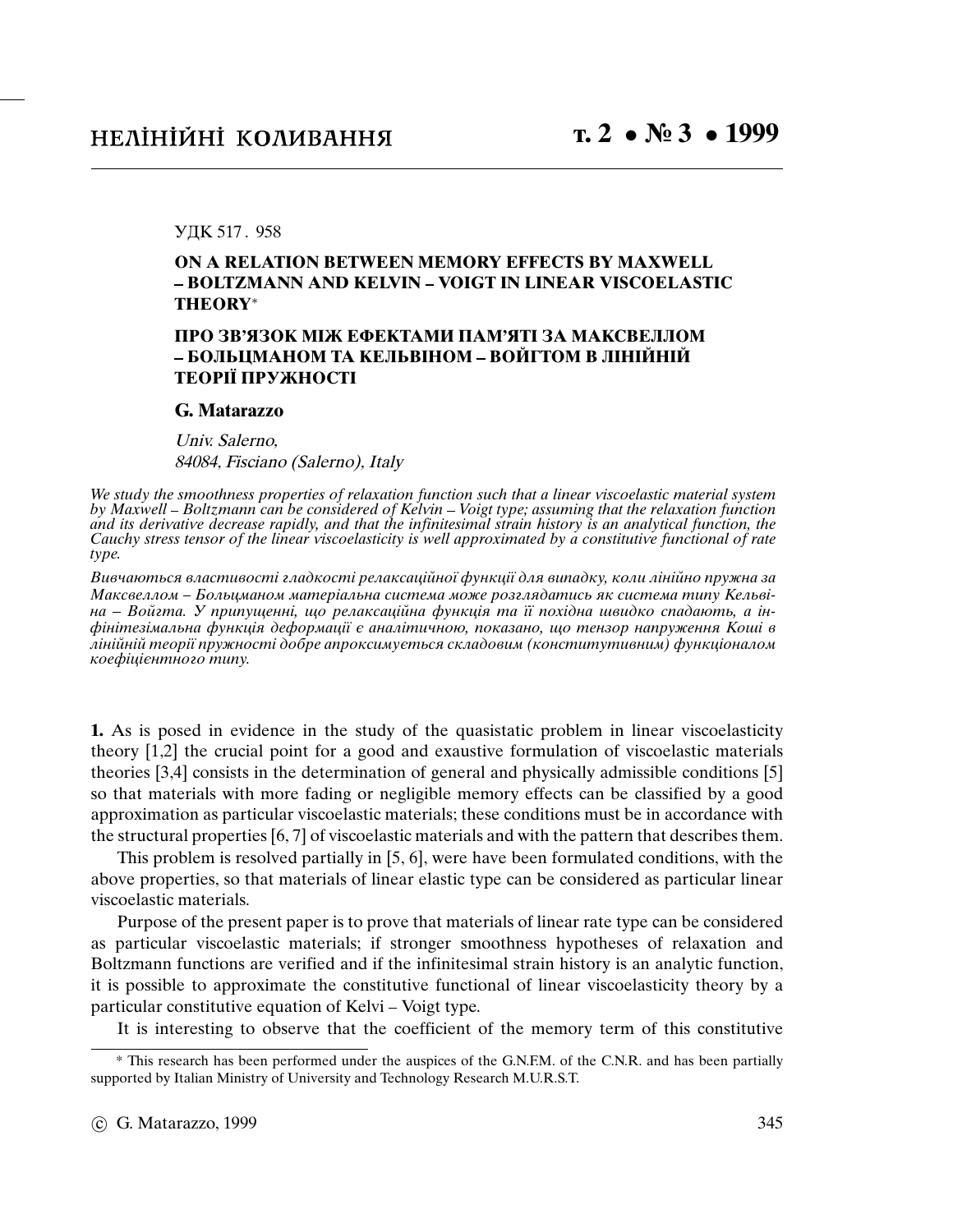relation is equal to the value of the dynamic viscosity tensor, when the frequency  $w$  approaches to zero, where this tensor has an eliminable discontinuity in virtue of the assumed hypotheses [5].

Finally we conclude proving an existence and uniqueness theorem for the quasistatic problem of material systems expounded by the above functional; the solution is determined as limit of a solution of the quasistatic problem for a strictly viscoelastic material system when  $w \rightarrow 0$  [6].

**2.** Let  $\beta$  be a linear viscoelastic and homogeneous material system described by the following constitutive functional:

$$
\boldsymbol{T}(\boldsymbol{x},t) = \boldsymbol{G}_0(\boldsymbol{x})\boldsymbol{E}(\boldsymbol{x},t) + \int_{0}^{+\infty} \boldsymbol{G}'(\boldsymbol{x},s)\boldsymbol{E}^t(\boldsymbol{x},s)ds =
$$
\n
$$
= \boldsymbol{G}_{\infty}(\boldsymbol{x})\boldsymbol{E}(\boldsymbol{x},t) + \int_{0}^{+\infty} [\boldsymbol{G}(\boldsymbol{x},s) - \boldsymbol{G}_{\infty}(\boldsymbol{x})] \dot{\boldsymbol{E}}^t(\boldsymbol{x},s)ds,
$$
\n(1)

$$
\boldsymbol{T}(\boldsymbol{x},t) = \boldsymbol{T}^T(\boldsymbol{x},t), \qquad (\boldsymbol{x},t) \in \Omega \times [0,+\infty) = Q,
$$

where  $T(x, s)$  is the Cauchy stress tensor,  $G(x, s)$  and  $G'(x, s)$  are respectively the relaxation and Boltzmann fourth-order Cartesian tensors,  $G_0(x)$  and  $G_{\infty}(x)$  denote respectively the instantaneous and equilibrium elastic moduli, that are so defined:

$$
G_0(\boldsymbol{x}) = \lim_{s \to 0} G(\boldsymbol{x}, s) = G(\boldsymbol{x}, s) - \int_{0}^{s} G'(\boldsymbol{x}, \tau) d\tau,
$$

$$
G_{\infty}(\boldsymbol{x}) = \lim_{s \to +\infty} G(\boldsymbol{x}, s) = G_0(\boldsymbol{x}) + \int_{0}^{+\infty} G'(\boldsymbol{x}, \tau) d\tau;
$$

 $E(x,t) = \frac{1}{2}$  $[\nabla \mathbf{u} + (\nabla \mathbf{u})^T]$ , where  $\mathbf{u}(\mathbf{x}, t)$  denotes the displacement vector, is the second-order infinitesimal strain tensor, while  $\bm{E}^t(\bm{x},s) = \bm{E}(\bm{x},t-s), s \in [0,+\infty)$  with respect to every fixed  $t \in [0, +\infty)$ , denotes the history of the infinitesimal strain tensor at instant t; finally  $\Omega$  is an open and bounded domain of  $\mathbb{R}^3$  with sufficiently regular boundary  $\partial\Omega$ .

We assume that the following hypotheses are verified  $\forall x \in \Omega$ :

$$
s\mathbf{G}'(\mathbf{x},s) \in L^{1}(0,+\infty),
$$
  
\n
$$
\mathbf{G}(\mathbf{x},\cdot) - \mathbf{G}_{\infty}(\mathbf{x}) = -\int_{s}^{\infty} \mathbf{G}'(\tau)d\tau \in H^{1,1}(0,+\infty) \cap H^{1,2}(0,+\infty),
$$
  
\n
$$
\lim_{s \to +\infty} s^{2} [\mathbf{G}(\mathbf{x},s) - \mathbf{G}_{\infty}(\mathbf{x})] = \mathbf{0};
$$
  
\n
$$
\mathbf{G}(\mathbf{x},s) = -\mathbf{G}(\mathbf{x},-s)
$$
  
\n
$$
\forall s \in [0,+\infty).
$$
  
\n(2)  
\n
$$
\mathbf{G}'(\mathbf{x},s) = \mathbf{G}'(\mathbf{x},-s)
$$

346 ISSN 1562-3076. Нелiнiйнi коливання, 1999, т. 2, № 3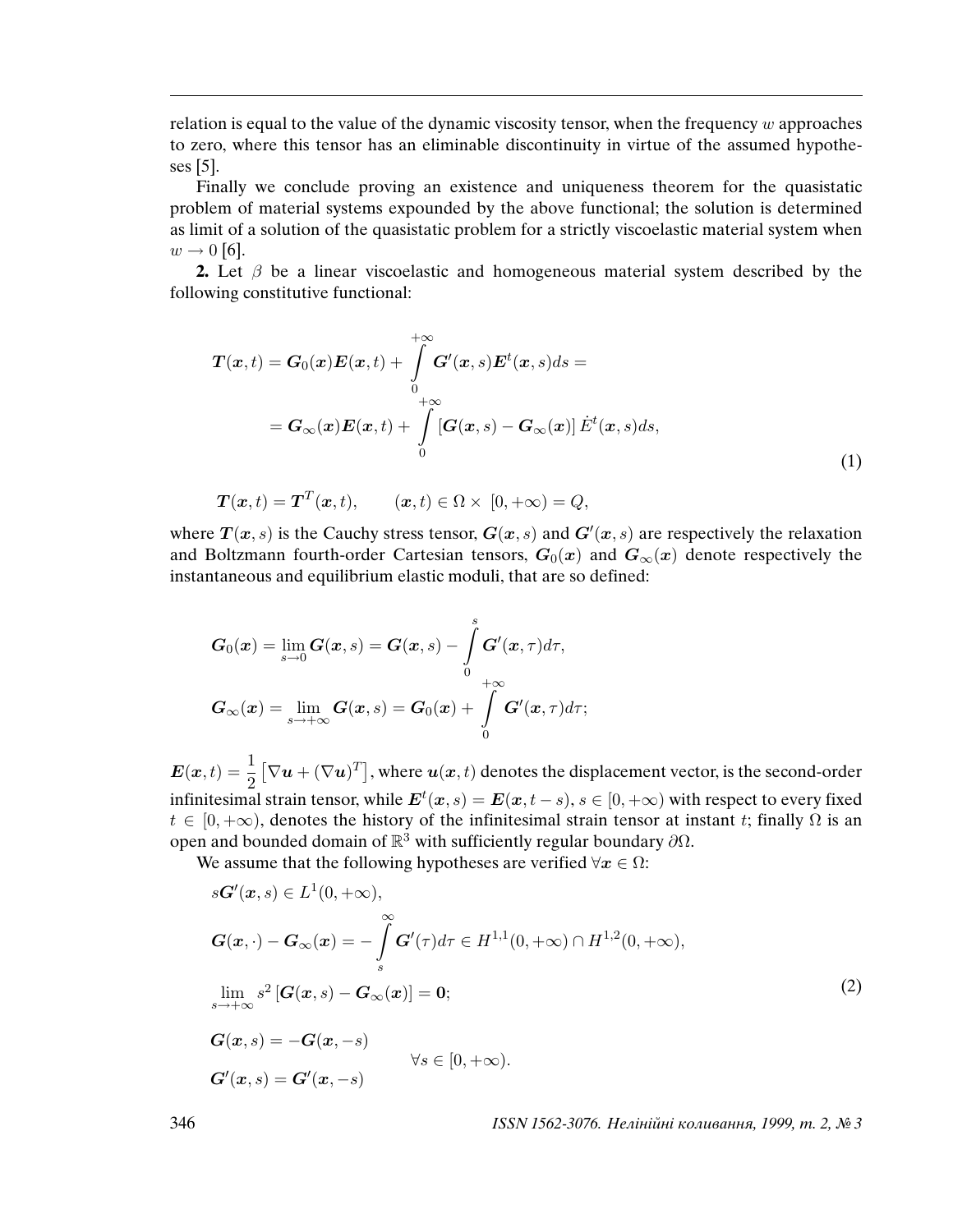If and only if  $G_0(x) = G_{\infty}(x)$ , then, for all  $t > 0$ 

$$
\lim_{a \to +\infty} \int_{-at}^{+\infty} a\left[\boldsymbol{G}\left(\boldsymbol{x}, t+\frac{y}{a}\right) - \boldsymbol{G}_{\infty}(\boldsymbol{x})\right] \left[\frac{\sin y - y \cos y}{y^2}\right] dy = \mathbf{0},
$$

where  $y = a(s - t)$  and  $a > 0$ .

1. It is assumed that  $G'(x, \cdot)$  is continuous  $\forall x \in \Omega$  while  $G''(x, \cdot)$  is piecewise continuous; furthermore  $G'(x, \cdot)$  verifies Dini condition in every point of discontinuity and in a neighbourhood of such points  $G''(x, \cdot)$  is bounded.

2. The fourth-order symmetric tensors  $G_0(x)$  and  $G_{\infty}(x)$  are positive definite and continuous in  $\overline{\Omega}$ ; furthermore  $G(x, \cdot)$  and  $G'(x, \cdot)$  are continuous in  $\overline{\Omega}$  with respect to every fixed s.

We remark that conditions  $(3)_{1,2,3}$  are all verified if we suppose:

$$
\exists \alpha \ge 3: \lim_{s \to \infty} s^{\alpha+1} \mathbf{G}'(s) = \mathbf{0}.\tag{3}
$$

By the assumed hypotheses we can state the following:

**Theorem 1.** If hypoteses (2) hold and if (3) holds by a suitable value of  $\alpha$  and if  $E(x, t - s) \in$  $\epsilon\in H^{1,1}(0,+\infty)\cap H^{1,2}(0,+\infty)$   $\forall x\in\Omega$  is an analytic function, then the body  $\beta$  is of Kelvin – Voigt type, i.e.:

$$
\boldsymbol{T}(\boldsymbol{x},t) = \boldsymbol{G}_{\infty}(\boldsymbol{x})\boldsymbol{E}(\boldsymbol{x},t) + \boldsymbol{K}(\boldsymbol{x})\dot{\boldsymbol{E}}(\boldsymbol{x},t) \qquad \forall (\boldsymbol{x},t) \in \Omega \times [0, dp_{\alpha}), \quad dp_{\alpha} < +\infty,
$$
 (4)

where 
$$
K(x) = \int_{0}^{+\infty} [G(x, s) - G_{\infty}(x)]ds
$$
 is such that:

$$
\beta_1 A : A > -A : \int_{0}^{+\infty} sG'(x, s) ds A = A : K(x)A > \beta_2 A : A > 0
$$
  

$$
\forall x \in \Omega, \quad \forall A \in \text{Sym}(V) \setminus \{0\},
$$
 (5)

and  $\beta_1$ ,  $\beta_2$  are positive constants.

**Proof.** By Maclaurin formula we have:

$$
\boldsymbol{E}^{t}(\boldsymbol{x},s) = \boldsymbol{E}(\boldsymbol{x},t) + (-s)\dot{\boldsymbol{E}}(\boldsymbol{x},t) + \sigma(\boldsymbol{x},s^{2}) \qquad \forall \boldsymbol{x} \in \Omega,
$$
\n
$$
(6)
$$

where  $\lim_{s\to 0}$  $\sigma(\boldsymbol{x},s)$  $\frac{1}{s^2} = 0.$ 

Using (6) we can rewrite  $(1)_1$ , by a suitable value of t, in this manner:

$$
\boldsymbol{T}(\boldsymbol{x},t) = \boldsymbol{G}_0(\boldsymbol{x})\boldsymbol{E}(\boldsymbol{x},t) + \int_0^t \boldsymbol{G}'(\boldsymbol{x},s) \left[ \boldsymbol{E}(\boldsymbol{x},t) - s\dot{\boldsymbol{E}}(\boldsymbol{x},t) \right] ds + \n+ \int_0^{+\infty} \boldsymbol{G}'(\boldsymbol{x},s) \left[ \boldsymbol{E}(\boldsymbol{x},t) - s\dot{\boldsymbol{E}}(\boldsymbol{x},t) + \sigma(\boldsymbol{x},s^2) \right] ds; \tag{7}
$$

ISSN 1562-3076. Нелiнiйнi коливання, 1999, т. 2, № 3 347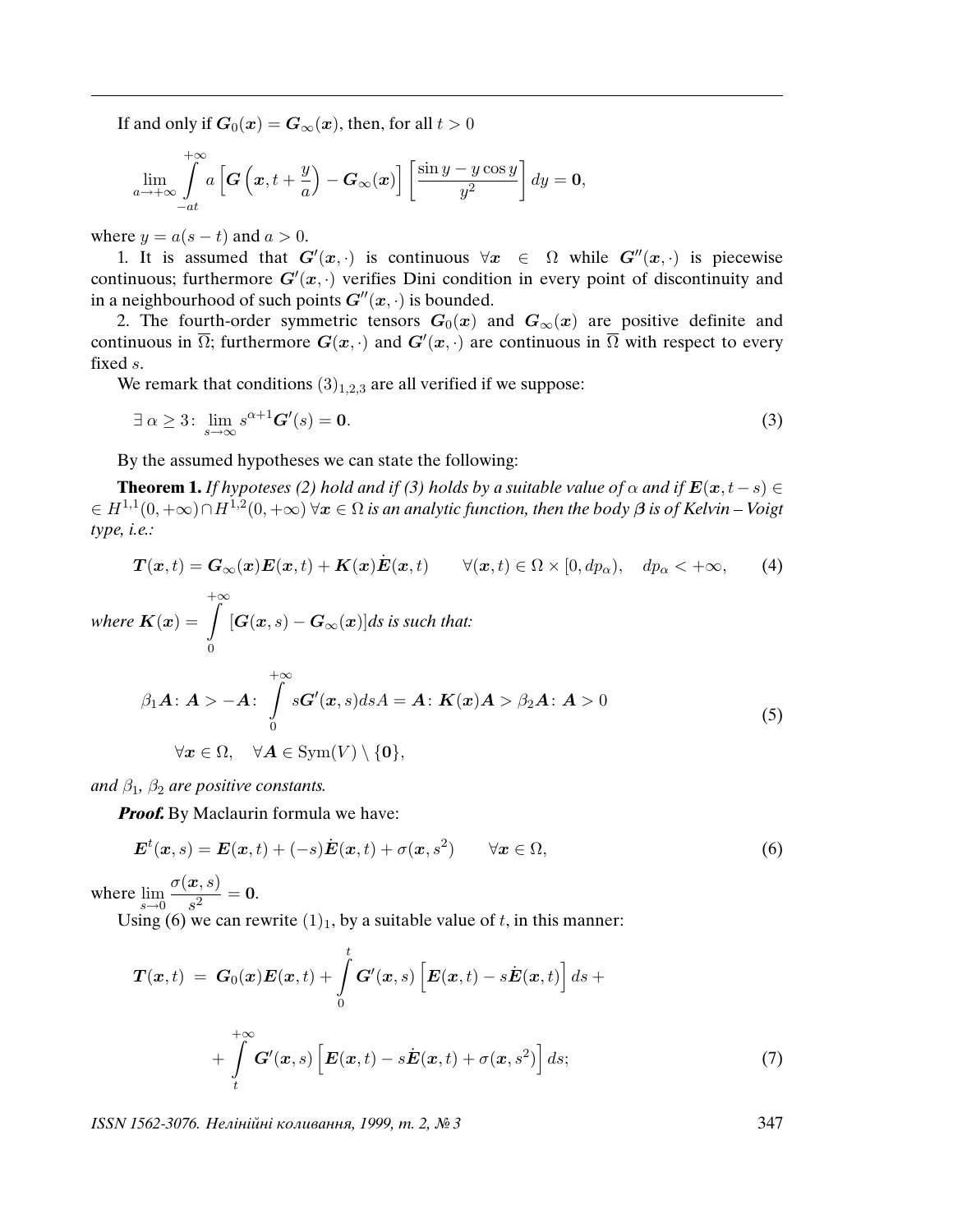remarking that, in the assumed hypotheses, it is possible to replace the limit of the integral with the integral of the limit, and that, within a linear theory, we have that:

$$
\lim_{t\to+\infty} \mathbf{G}'(\mathbf{x},s) \left[ \mathbf{E}(\mathbf{x},t) - s\dot{\mathbf{E}}(\mathbf{x},t) + \sigma(\mathbf{x},s^2) \right] = \mathbf{0} \quad \forall \mathbf{x} \in \Omega;
$$

if we pass to the limit of the last integral of (7) with  $t \to +\infty$ , finally by a suitable value of  $\alpha$  in (3) and by the analiticity hypothesis of  $\mathbf{E}^{t}(x, s)$  we have that:

$$
\mathbf{T}(\boldsymbol{x},t) = \mathbf{G}_{\infty}(\boldsymbol{x})\mathbf{E}(\boldsymbol{x},t) - \int_{0}^{+\infty} s\mathbf{G}'(\boldsymbol{x},s)ds\dot{\mathbf{E}}(\boldsymbol{x},t) = \mathbf{G}_{\infty}(\boldsymbol{x})\mathbf{E}(\boldsymbol{x},t) + \int_{0}^{+\infty} [\mathbf{G}(\boldsymbol{x},s) - \mathbf{G}_{\infty}(\boldsymbol{x})] ds\dot{\mathbf{E}}(\boldsymbol{x},t) \ \forall (\boldsymbol{x},t) \in \Omega \times [0,dp_{\alpha}), \quad dp_{\alpha} < +\infty,
$$
 (8)

that implies (4) setting

$$
\boldsymbol{K}(\boldsymbol{x}) = \int\limits_0^{+\infty} \left[\boldsymbol{G}(\boldsymbol{x},s) - \boldsymbol{G}_{\infty}(\boldsymbol{x})\right] ds;
$$

finally (5) is a consequence of theorem IV of [5], because we get  $\forall x \in \Omega$ 

$$
\beta_1 A : A > A : \lim_{w \to 0} \hat{G}_c(x, w) A = -A : \int_{0}^{+\infty} sG'(x, s) ds A =
$$
  
=  $A : \int_{0}^{+\infty} [G(x, s) - G_{\infty}(x)] ds A > \beta_2 A : A,$ 

where  $\widehat{G}_c(\boldsymbol{x}, w) = \begin{bmatrix} 1 \\ 2 \end{bmatrix}$ 0  $[G(x, s) - G_{\infty}(x)] \cos ws \, ds$  is the dynamic viscosity tensor.

By the above theorem, the theorem  $I - VI$  of  $[5]$  and the definitions I, II of  $[6]$  we are able to complete the examination of viscoelastic materials, that have stronger or weaker or negligible memory, formulating the following definitions:

**Definition 1.** A continuum material system expressed by the constitutive functional (1) is said strictly viscoelastic if and only if, in hypotheses (2), the following conditions are verified:

 $i) \; \bm{G}(\bm{x},\cdot) - \bm{G}_0(\bm{x}) \not \in L^1(0,+\infty) \; \forall \bm{x} \in \Omega, \, \bm{G}(\bm{x},s) = \bm{G}^T(\bm{x},s) \; \forall (\bm{x},s) \in \Omega \times [0,+\infty);$ ii) there exist two constants  $\mu_1 > \mu_2 > 0$ , such that:

$$
\mu_1 A : A > A : [G_0(x) - G_{\infty}(x)] A > \mu_2 A : A \quad \forall A \in \text{Sym}(V) \setminus \{0\} \text{ and } \forall x \in \Omega,
$$

where  $\mathrm{Sym}(V)$  is the second-order Cartesian symmetric tensor space of  $\mathbb{R}^3;$  $+\infty$ 

iii) the dynamic viscosity tensor  $\widehat{\bm{G}}_c(\bm{x}, w)$  =  $\left. \ \ \right\}$ 0  $[G(\boldsymbol{x}, s) - \boldsymbol{G}_{\infty}(\boldsymbol{x})] \cos ws \, ds$  is positive

definite and bounded, i.e. there exist two constants  $\beta_1 > \beta_2 > 0$ , independent of w, such that:

$$
\beta_1 A : A > A : \widehat{G}_s(x, w) A > \beta_2 A : A \quad \forall A \in \text{Sym}(V) \setminus \{0\},
$$

 $\forall w \in (-\infty, +\infty)$  and  $\forall x \in \Omega$ ;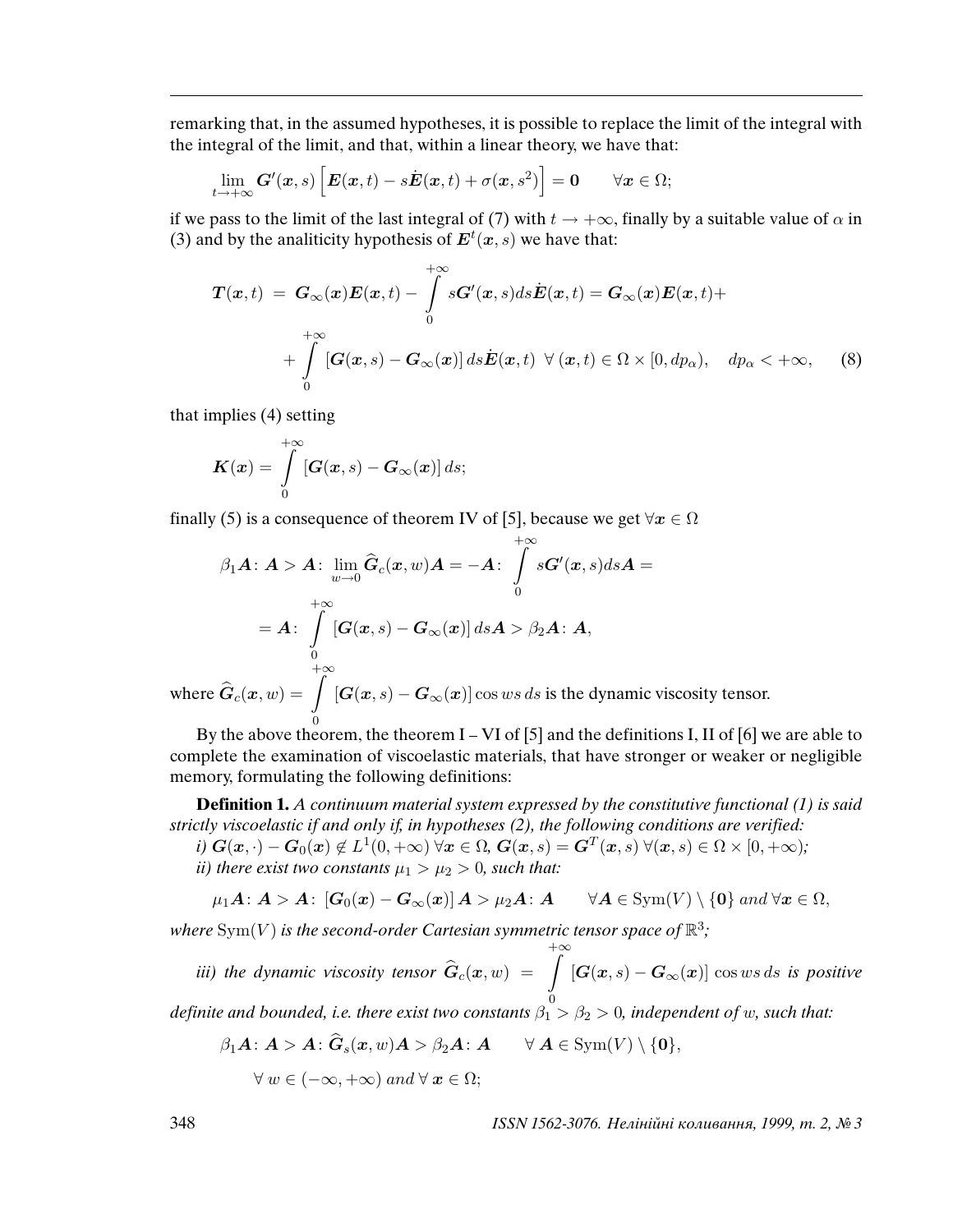*particularly,*  $\forall x \in \Omega$ *, we have:* 

$$
\beta_1 A : A > A : \lim_{w \to 0} \widehat{G}_c(x, w) A = -A : \int_{0}^{+\infty} sG'(x, s) ds A =
$$

$$
= A : \int_{0}^{+\infty} [G(x, s) - G_{\infty}(x)] ds A > \beta_2 A : A
$$

and  $\lim_{w\to\pm\infty} G_c(x,w) = 0;$ 

 $iv) \ \forall x \in \Omega, \forall A \in \text{Sym}(V) \setminus \{0\}, \exists \nu_1, \nu_2 > 0 \text{ such that:}$ 

$$
\begin{aligned}\n\mathbf{A}: \left[\mathbf{G}_0(\mathbf{x}) + \widehat{\mathbf{G}}_c'(\mathbf{x}, w)\right] \mathbf{A} &= \mathbf{A}: \left[\mathbf{G}_{\infty}(\mathbf{x}) + w\widehat{\mathbf{G}}_s(\mathbf{x}, w)\right] \mathbf{A} \ge \nu_1 \mathbf{A}: \mathbf{A} \qquad \forall w \in R, \\
w^2 \mathbf{A}: \widehat{\mathbf{G}}_c(\mathbf{x}, w) \mathbf{A} &= -w\widehat{\mathbf{G}}_s'(\mathbf{x}, w) \ge \nu_2 \mathbf{A}: \mathbf{A} \qquad \forall w \ne 0,\n\end{aligned}
$$

where

$$
\widehat{G}'_c(\mathbf{x}, w) = \int\limits_0^{+\infty} G'(\mathbf{x}, s) \cos ws \, ds, \qquad \widehat{G}_s(\mathbf{x}, w) = \int\limits_0^{+\infty} [G(\mathbf{x}, s) - G_\infty(\mathbf{x})] \sin ws \, ds,
$$

$$
\widehat{G}'_s(\mathbf{x}, w) = \int\limits_0^{+\infty} G'(\mathbf{x}, s) \sin ws \, ds
$$

and  $\nu_1$ ,  $\nu_2$  don't depend on w, particularly,  $\forall x \in \Omega$ , we have:

$$
A: \lim_{w\to 0} \left[ G_0(x) + \widehat{G}'_c(x, w) \right] A = A: \lim_{w\to 0} \left[ G_\infty(x) + w \widehat{G}_s(x, w) \right] A =
$$
  
\n
$$
= A: G_\infty(x) A \ge \nu_1 A: A,
$$
  
\n
$$
A: \lim_{w\to \pm \infty} \left[ G_0(x) + \widehat{G}'_c(x, w) \right] A = A: \lim_{w\to \pm \infty} \left[ G_\infty(x) + w \widehat{G}_s(x, w) \right] A =
$$
  
\n
$$
= A: G_0(x) A > \nu_1 A: A.
$$

**Definition 2.** If and only if  $G(x, \cdot) - G_0(x) \notin L^1(0, +\infty)$   $\forall x \in \Omega$ , a continuum material system described by the constitutive functional  $(1)$  is a linear viscoelastic body of Kelvin – Voigt type, if by hypotheses of theorem 1 the following conditions are verified:

*i)* 
$$
T(x,t) = G_{\infty}(x)E(x,t) + K(x)E(x,t) \forall (x,t) \in \Omega \times [0, dp_{\alpha}), dp_{\alpha} < +\infty
$$
, where  $K(x) =$   
\n
$$
\int_{0}^{+\infty} [G(x,s) - G_{\infty}(x)] ds \text{ is such that:}
$$
\n
$$
\beta_1 A : A > A : \lim_{w \to 0} \hat{G}_c(x,w)A = -A : \int_{0}^{+\infty} sG'(x,s)dsA =
$$
\n
$$
= A : \int_{0}^{+\infty} [G(x,s) - G_{\infty}(x)] dsA > \beta_2 A : A \quad \forall x \in \Omega, \forall A \in \text{Sym}(V) \setminus \{0\}
$$

and  $\beta_1$ ,  $\beta_2$  are positive constants;

ISSN 1562-3076. Нелінійні коливання, 1999, т. 2, № 3 349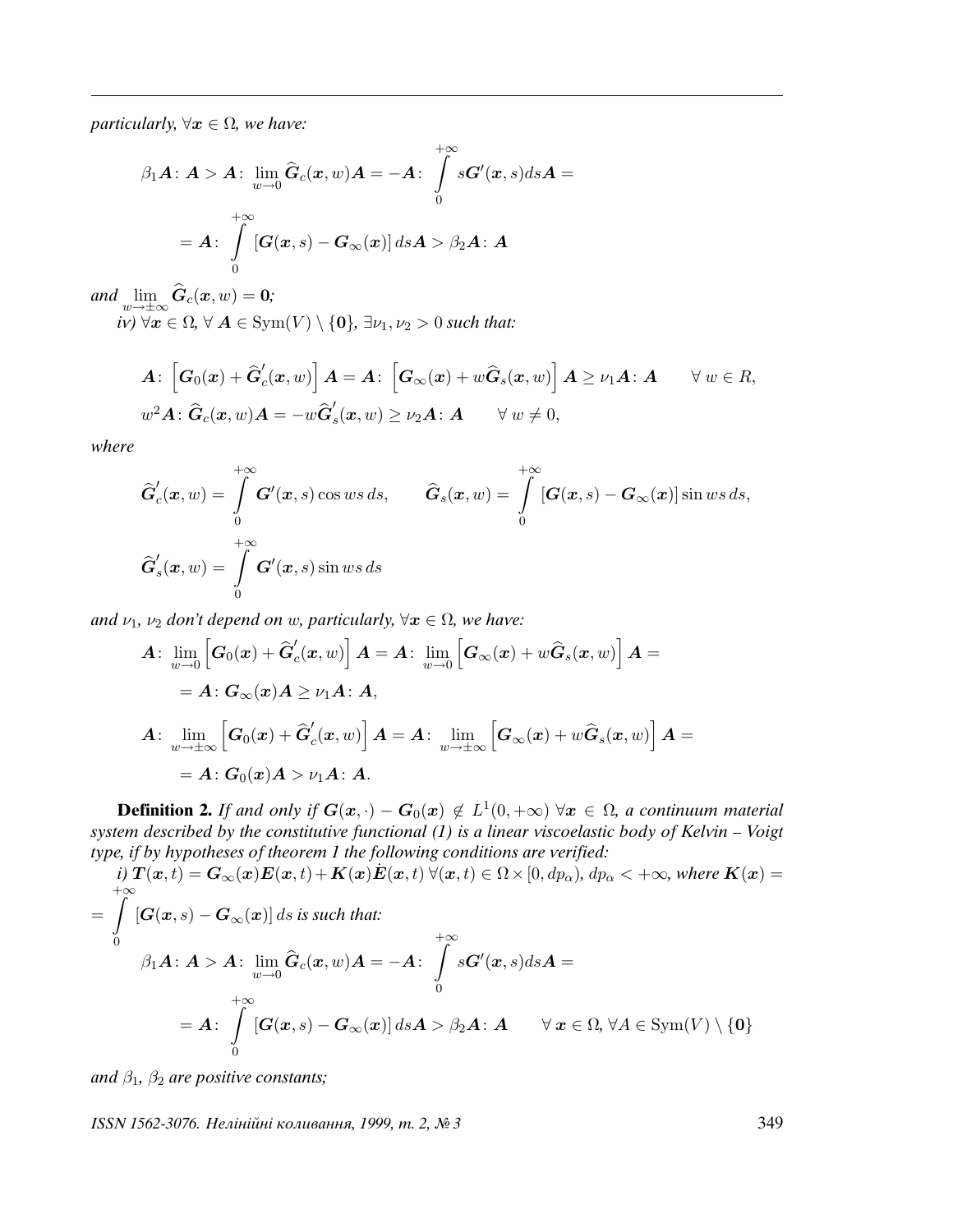ii)  $G(x, s) = G<sup>T</sup>(x, s) \in \Omega \times [0, +\infty)$ .

**Definition 3.** If hypotheses (2) hold, and if and only if  $G(x, \cdot) - G_{\infty}(x)$ ,  $G(x, \cdot) - G_0(x) \in$  $\in L^1(0, +\infty)$   $\forall x \in \Omega$ , body  $\beta$  is of linear elastic type, i.e.

$$
\boldsymbol{T}(\boldsymbol{x},t)-\boldsymbol{G}_0(\boldsymbol{x})\boldsymbol{E}(\boldsymbol{x},t)=\boldsymbol{G}_{\infty}(\boldsymbol{x})\boldsymbol{E}(\boldsymbol{x},t) \quad \forall \ t \in [0,T_c) \quad where \quad T_c < +\infty;
$$

if and only if

$$
\boldsymbol{T}(\boldsymbol{x}) = \boldsymbol{G}_0(\boldsymbol{x})\boldsymbol{E}(\boldsymbol{x}) = \boldsymbol{G}_{\infty}(\boldsymbol{x})\boldsymbol{E}(\boldsymbol{x})
$$

then body  $\beta$  is linear elastic.

**3.** The quasistatic problem for a strictly viscoelastic body expressed by definition 1 is formulated by the following Dirichlet problem:

$$
\nabla \cdot \left\{ G_{\infty}(\boldsymbol{x}) \nabla \boldsymbol{u}(\boldsymbol{x},t) + \int_{0}^{+\infty} [\boldsymbol{G}(\boldsymbol{x},s) - \boldsymbol{G}_{\infty}(\boldsymbol{x})] \nabla \dot{\boldsymbol{u}}^{t}(\boldsymbol{x},s) ds \right\} + \boldsymbol{b}(\boldsymbol{x},t) =
$$
  
= 
$$
\nabla \cdot \left\{ \boldsymbol{G}_{\infty}(\boldsymbol{x}) \nabla \boldsymbol{u}(\boldsymbol{x},t) + \int_{0}^{+\infty} \boldsymbol{G}'(\boldsymbol{x},s) \nabla \boldsymbol{u}^{t}(\boldsymbol{x},s) ds \right\} + \boldsymbol{b}(\boldsymbol{x},t) = 0, \quad (\boldsymbol{x},t) \in Q,
$$
 (9)

 $\boldsymbol{u}(\boldsymbol{x},t)\big|_{\partial\Omega}=\boldsymbol{0},$ 

where

$$
\boldsymbol{u}(\boldsymbol{x},t)=\boldsymbol{u}(\boldsymbol{x},t)-\boldsymbol{u}_{\infty}(\boldsymbol{x}),\quad \lim_{t\to+\infty}\boldsymbol{u}(\boldsymbol{x},t)=\boldsymbol{u}_{\infty}(\boldsymbol{x}),\quad \boldsymbol{b}(\boldsymbol{x},t)=\boldsymbol{b}(\boldsymbol{x},t)-\boldsymbol{b}_{\infty}(\boldsymbol{x})
$$

and

$$
\lim_{t\to+\infty} \mathbf{b}(\mathbf{x},t)=\mathbf{b}_{\infty}(\mathbf{x}).
$$

Relating to this problem we have proved [6] the following

**Theorem 2.** If and only if body  $\beta$  is strictly viscoelastic according to definition 1, if  $b(x, t) \in$  $\mathcal{L} \in L^1(R; H^{1,2}(\Omega)) \cap L^2(R; H^{1,2}(\Omega))$ ,  $\mathbf{b}(\mathbf{x},\cdot) \in S_\infty(R)$  and has compact support in R, there exists one and only one solution with compact support  $u(x,t) \in H^{1,1}(R;H^{1,2}(\Omega)) \cap H^{1,2}(R;H^{1,2}(\Omega)),$  $u(x, \cdot) \in S_{\infty}(R)$ , such that:

$$
\int_{\Omega'} \left\{ G_{\infty}(\boldsymbol{x}) \nabla \boldsymbol{u}(\boldsymbol{x},t) + \int_{0}^{+\infty} [\boldsymbol{G}(\boldsymbol{x},s) - \boldsymbol{G}_{\infty}] \nabla \boldsymbol{u}^{t}(\boldsymbol{x},s) ds \right\} : \nabla \boldsymbol{H}(\boldsymbol{x},\boldsymbol{x}',t) d\boldsymbol{x}' =
$$
\n
$$
= \int_{\Omega'} \left\{ G_{0}(\boldsymbol{x}) \nabla \boldsymbol{u}(\boldsymbol{x},t) + \int_{0}^{+\infty} \boldsymbol{G}'(\boldsymbol{x},s) \nabla \boldsymbol{u}^{t}(\boldsymbol{x},s) ds \right\} \nabla \boldsymbol{H}(\boldsymbol{x},\boldsymbol{x}',t) d\boldsymbol{x}' =
$$
\n
$$
= \int_{\Omega'} \boldsymbol{b}(\boldsymbol{x},t) \boldsymbol{H}(\boldsymbol{x},\boldsymbol{x}',t) d\boldsymbol{x}'
$$
\n
$$
\forall \boldsymbol{H}(\boldsymbol{x},\boldsymbol{x}',t) \in L^{\infty}(-\infty, +\infty; H^{1,2}(\Omega) \times H^{1,2}(\Omega')) : \boldsymbol{H}(\boldsymbol{x},\boldsymbol{x}',t) \big|_{\partial\Omega} = \mathbf{0},
$$
\n(10)

350 ISSN 1562-3076. Нелiнiйнi коливання, 1999, т. 2, № 3